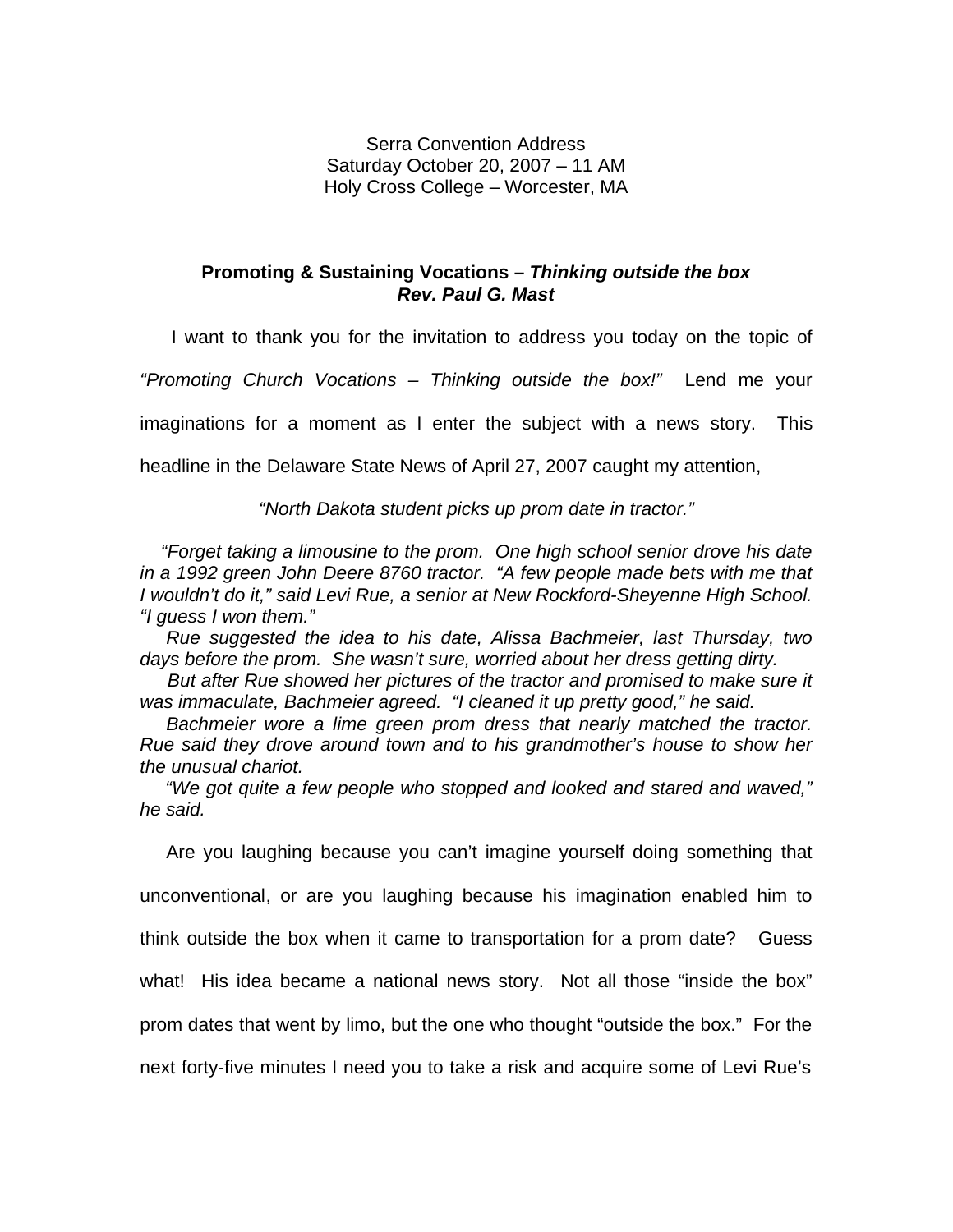imagination as I challenge and stretch you to think outside the box about church vocations.

 My talk will focus on four components of vocation that are integral to thinking outside the box on this subject. The four components are: (1) A Christology of vocations, (2) An Ecclesiology of vocations, (3) A Spirituality of vocations, and (4) Technology and vocations.

 On each table is a box. Inside are ideas typed on cards about the four components. At the end of my talk I will ask you to remove the cards. Then I will lead you in an exercise of how to think outside the box about that particular component. Allow me to warn you beforehand: this activity will require you to unlock your imaginations and strategize collectively about ideas "outside the box" that you can translate into action in your parishes later.

 **Let's begin where all priestly and religious and church vocations begin, namely, with Jesus Christ**. A Christology of vocation is rooted in the New Testament. Let's access this Christology by looking at the person of Jesus and his style as a Vocations Director. Through your imaginations click on John 1:39 and let a window open.

• Two disciples of John the Baptist are lured to follow Jesus the Rabbi. John the Baptist has said something about Jesus being the Lamb of God. It has captivated them. They follow him. Jesus asks, "What are you looking for? They answer, "Where are you staying?" He said to them, "Come, and you will see."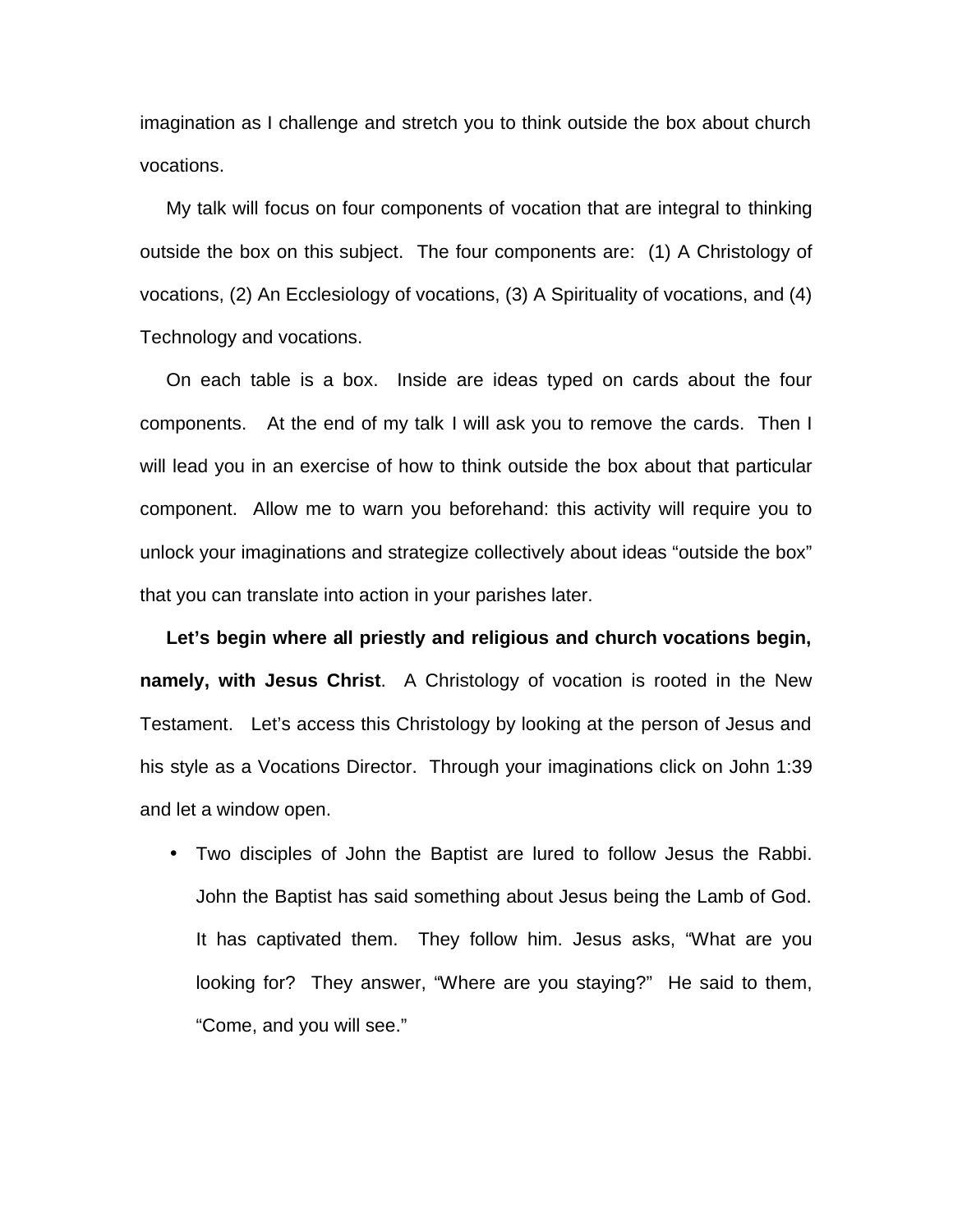The focus of Jesus' question is internal. What he's not asking is more an issue than what he does ask? "What are you looking for" is a question that can't be answered with a telephone book. It's a question of the heart and the answer won't be found by GOOGLE.

 What are you looking for implies their true motivations for following him. It implies an unnamed hunger to be with him. It implies an inner searching that MAPQUEST can't satisfy. It implies an attraction to him that is the basis of their following him like spies in a Robert Ludlum novel. The way Jesus phrased the question is meant to lure them so he can be the answer to those un-asked questions. At this point in their formation for ministry the two disciples are at a pre-conversion stage.

 That is expressed with an inside the box question. "Where are you staying?" What they're not asking is; what is your address? What is the street and house number? We would like to visit sometime or have a courier deliver you a basket of cheer.

 The invitation of Jesus, "Come and see" is the bait for a conversion experience. They accept and stayed with him the rest of the day.

 This passage highlights the gesture of "invitation" as an important piece of a Christology of vocation. Come and see becomes staying with Jesus and then making him known to their family and friends. In verse 41, come and see converts Andrew from a disciple of John the Baptist into an evangelist as he brings his brother Simon bar Jonah to Jesus. In verse 42 when Andrew uses the invitation style of Jesus with his own brother, Simon gets a new name, Peter.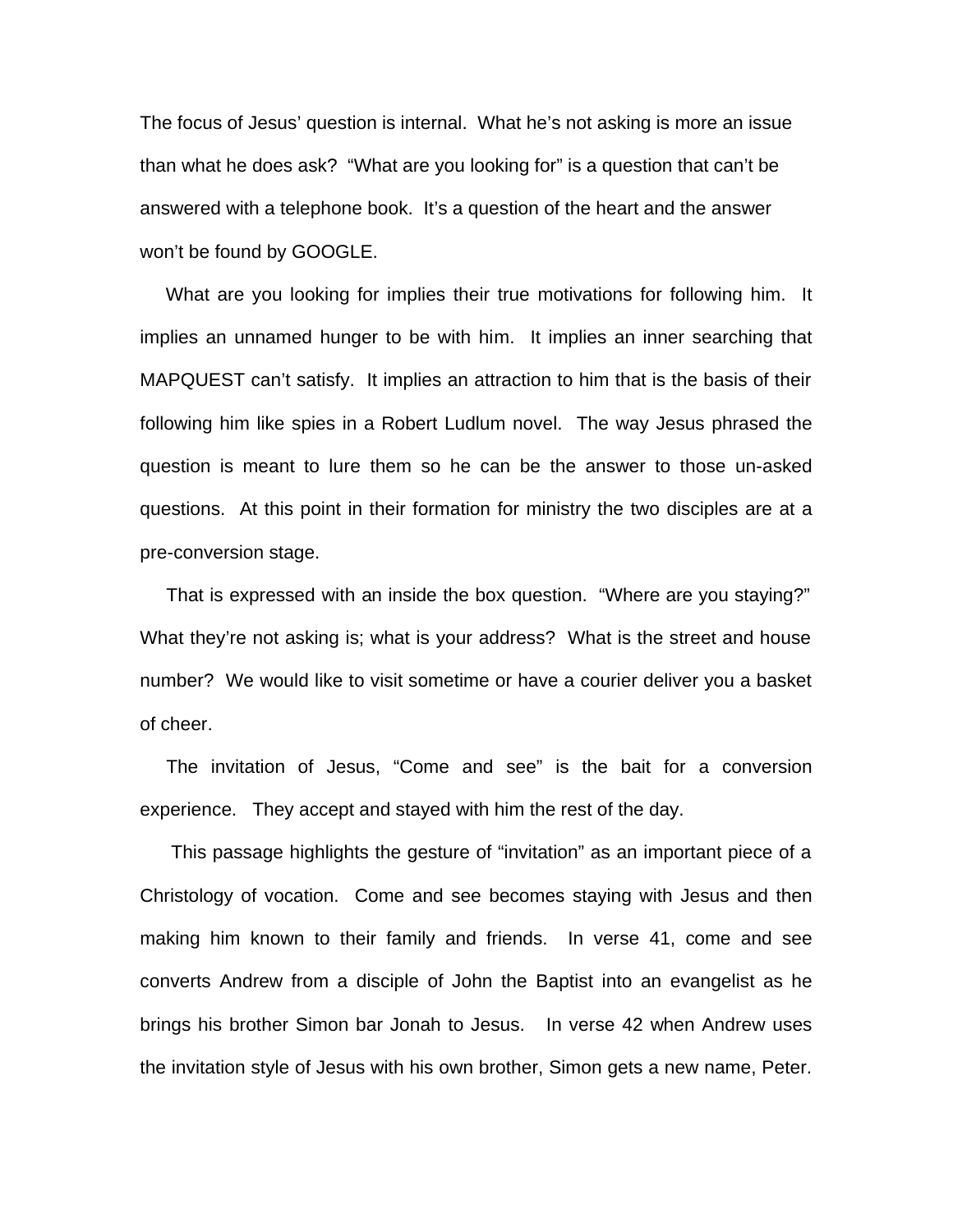In verse 43, Jesus once again uses the invitational style and says to Philip in Galilee, "Follow me." In verse 45 Philip finds Nathaniel. When Nathaniel asks, "can anything good come from Nazareth," Philip uses the invitational words of Jesus and says, "Come and see."

 Do you see a rhythm here? A Christology of vocation begins with Jesus enticing. That means a vocation begins with Jesus and not with us.

- Being seduced by Jesus leads to a desire to be with him.
- Staying with him through prayer and direction leads to discernment to follow him.
- Following him leads to the call to serve him in a way that leads others to Jesus.

 This rhythm of seducing, inviting, staying, following, serving and evangelizing underscore a Christology of vocation that is cyclical, not linear. The style of Jesus as Vocation Director in John 1:39-43 is to lure others into thinking outside the box by asking questions of the heart, in spending time with Jesus, in following him to new and exciting places of inner awareness and then sharing all this adventure of conversion and call with others in a way that invites them to think outside the box about life changes.

This Christology of vocations implies formation and not information. It is about being formed for a life of ministry and not a new profession. Formation for ministry implies ongoing conversion of life. Once the process of formation for priesthood, religious life, deaconate, D.R.E. Youth Minister, begins it is ongoing. It doesn't end with ordination, or final vows or getting a degree or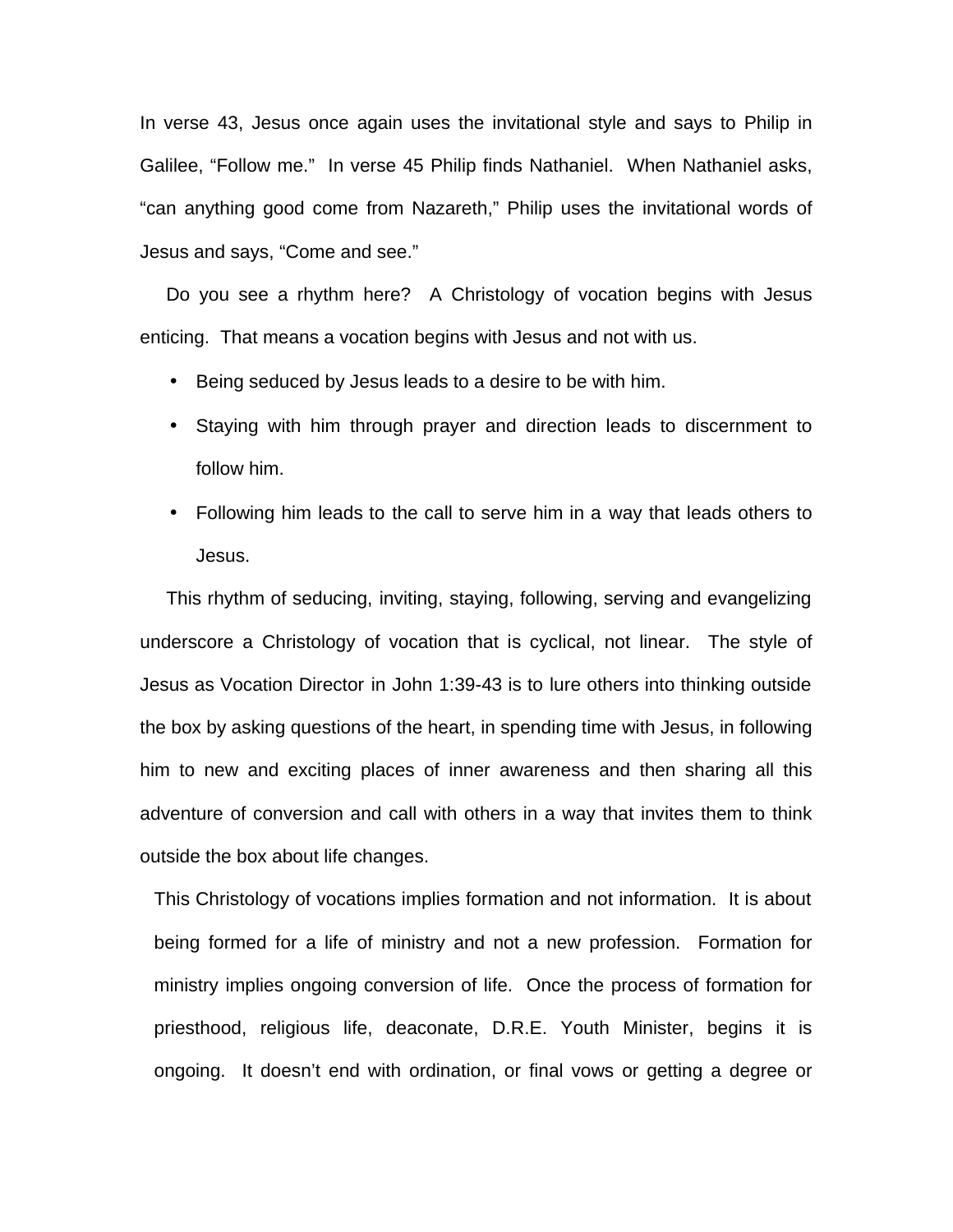signing a contract. It is ongoing because the call to a church vocation is fundamentally about intimacy with Jesus Christ and nurturing that intimacy through the daily dyings and risings of the stuff of life. A Christology of vocations has a redemptive dimension to it because the Christ in the Christology is the redeemer of the human race. The final physical dying and rising of Jesus in Jerusalem was preceded by smaller spiritual dyings and risings along the way. They were part of his formation for his call to be savior of the world.

This model of Christology, rooted in a Christ who enters into the messes of our lives and desires to redeem us there and not after we clean life up, is pivotal to anyone who says "Yes" to a call to bring this Christ as the good news to those who think they are unredeemable. These spiritual dyings and risings began in earnest in the three years of Jesus' public ministry.

 - There was a spiritual dying (Matt. 3:14) in not allowing John the Baptist to have his own way at the Jordan River. In rising above the urge to let John's ego prevail, the Spirit of God rested on Jesus and the Father let the Son know how favored he was. And being liked and supported by his Father is what would propel Jesus to Jerusalem, Calvary, the tomb, Easter glory, and the commissioning of the apostles.

- There was a spiritual dying to the false voice of being manipulated by angry disciples (Luke 9:54) to call down fire upon Samaritans who would not welcome him. In rising above the temptation to be contaminated by the virus of their unfiltered anger Jesus kept hold of his heart and kept them focused on the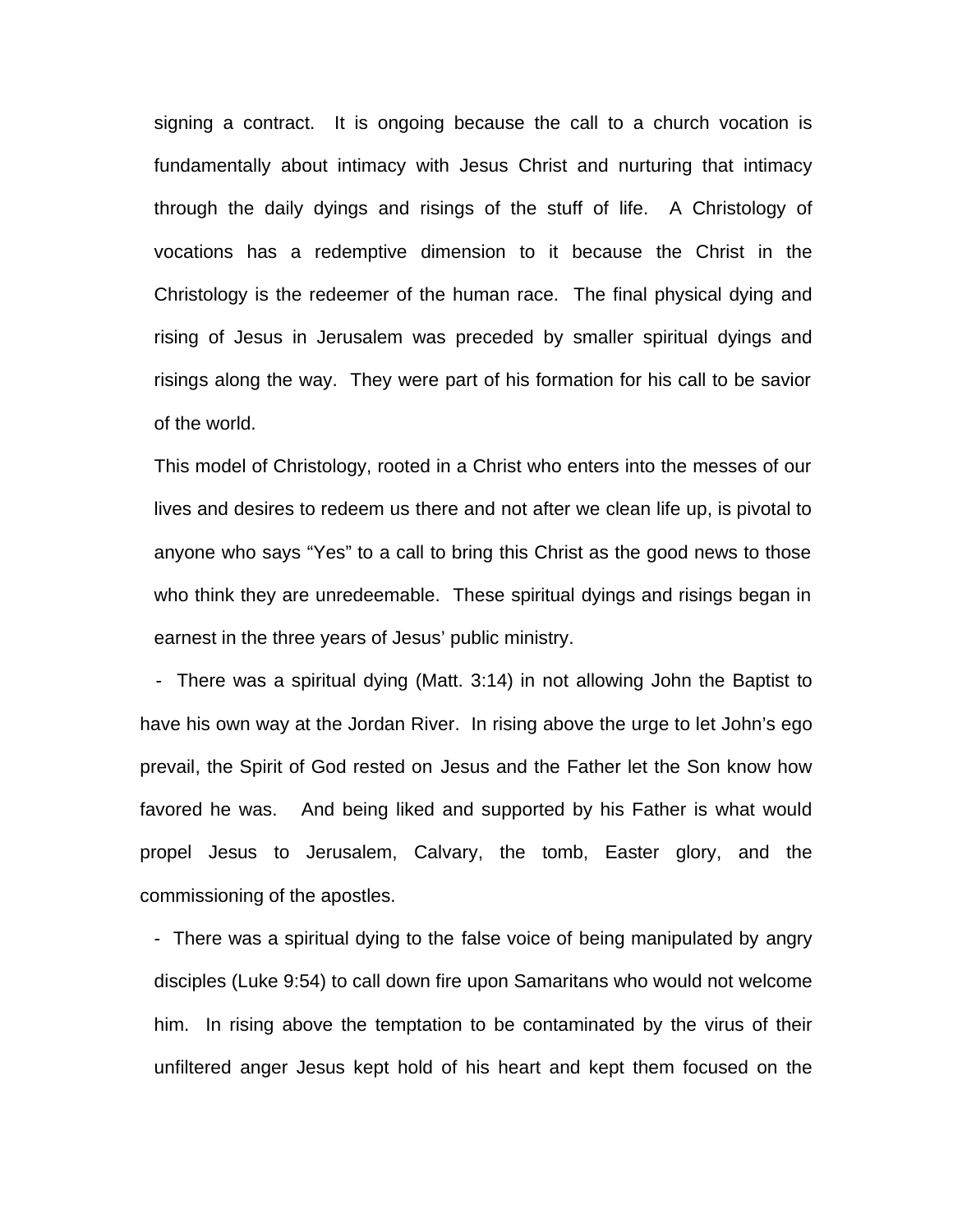mission of letting go of emotions that become cancerous for the soul, freeing them to move on to other towns. The mission was about the conversion needed to acquire a free heart from the old law of retaliation which would not fit into a new law of love. This is a NT example of Pope John Paul's promotion of a gospel of life as a spiritual antidote to a culture of death.

- There was a spiritual dying in Jesus to the urge to practice avoidance (Matt. 9:20) and say nothing to the woman who reached out in a crowd, touched his clothes, was healed by his power and then became anonymous.

In rising above that temptation to say nothing he was free inside to choose engagement with a person over playing an avoidance game. The fruit of that choice is that he affirms that faith as risk taking healed her, but Jesus restored her self-worth as a woman in the midst of a crowd who marginalized her. In doing so he taught a radical "outside the box" lesson about inclusivity as a new piece of the new law of love. This kind of gospel behavior reminds me of a wisdom saying: *"No memorials have ever been carved or erected in memory of people who leave well enough alone."*

There was a spiritual dying in Jesus to the pressure of shame by the Pharisees (Luke 14:3) for healing a man on the Sabbath. In rising above their voices of intimidation he stayed centered in the loving voice "my favor rests on you" and role modeled true humility as the spiritual antidote to false piety.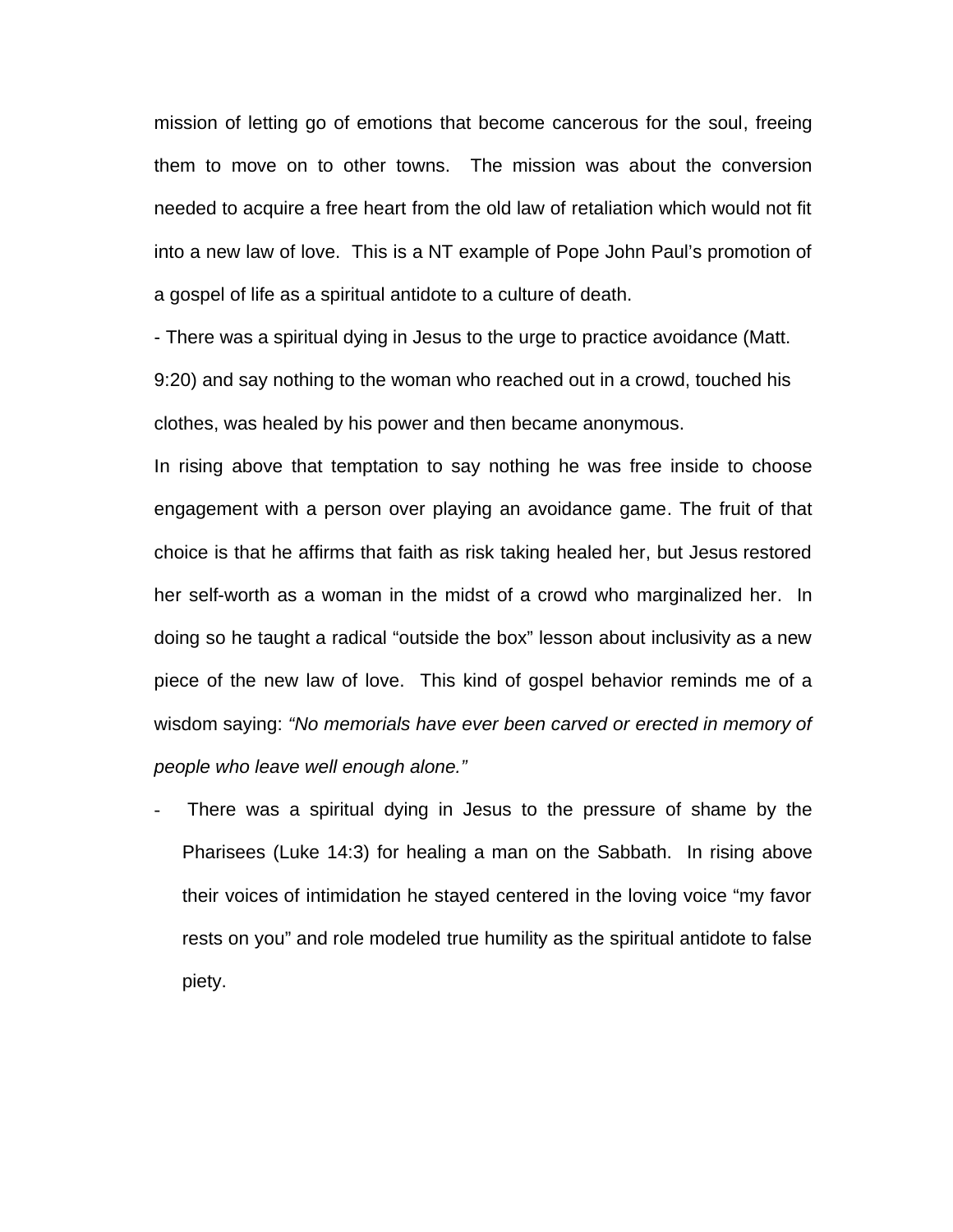The Christian scriptures are full of these stories of the ongoing conversions of Jesus on his way to Jerusalem. They were the curriculum for his formation of his call to be the savior of the world.

 This is a good starting place, indeed a necessary starting place in the way you promote vocations as Serrans. If you begin with a Christology of vocation you begin by asking people to share their stories of ongoing conversions. In those stories is hidden the Christ who is conforming that man or woman's heart to the sacred heart. Remember it was formed into a sacred heart by confrontation, negotiation, temptation, rejection, blood, sweat and tears and filtering all that mess through the dominant voice of "my favor rests on you." Your work is to listen for Christ in the conversion stories of others and encourage those people to listen with what St. Benedict calls, "the inner ear of the heart," to how ongoing conversions are the appetizers that precede the main entrée of discerning a vocational call to priesthood, religious life and lay ministry. I believe the more conversion stories people tell the greater the appetite to share the fruits of the conversions in a process of discernment that will lead to a vocational call and commitment.

## **2. An Ecclesiology of Vocation**

Ecclesiology is a highly academic and sophisticated word. Basically, it defines a systematic process for theologizing about the Church. With that much being said let me get of my head, come down from the theology zone and back to the fundamental principles of Vocations 101 here at Holy Cross College. For the purpose of this gathering maybe the focus of this section should be called,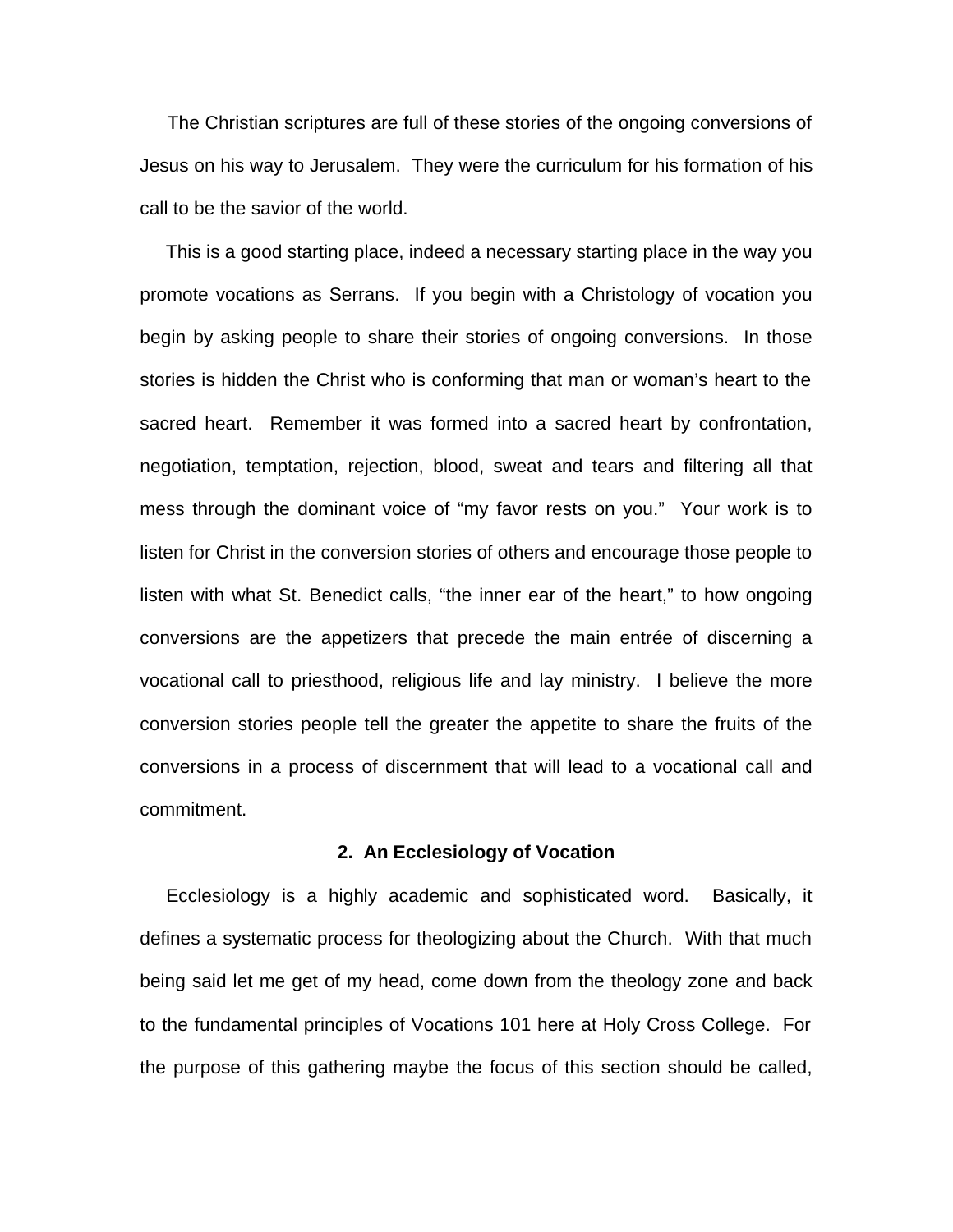"The Parochiality of Vocations." What do I mean by that? Tip O'Neill use to say, *"All politics is local."* I would like to adapt his wisdom by saying, *"All vocations are local."* They begin in the domestic Church, namely the home and are nurtured in the local Church of the parish.

If that is true, and it certainly was in my case, then an ecclesiology of vocation begins with the question, what kind of parishes nurture the seeds of vocations to the priesthood and religious life sown in the family? That question implies that some parishes are better at it than others. If that is true then your mission as Serrans is not only to promote and sustain vocations but, to imagine how you can facilitate dialogues between parishes that are vocation conscious and pro-active with those who want to know how to do it?

 The issue about ecclesiology of vocation is not what dominant model of Church is operative in parishes, but how that model of Church empowers a parish to discernment of gifts in its people and provides a climate of ecclesial freedom for everyone to call forth those gifts for the service of the local church and the diocesan church.

 Parishes are important. They are the place where church happens. Not a mythical structure from some novelist's imagination, but faith communities that are works in progress. More than just real estate defined by acres and boundaries, parishes are Christian communities formed in all different shapes and sizes. There are rural parishes, old urban parishes that birthed large suburban parishes. There are bilingual and trilingual parishes, mission parishes, campus parishes, prison parishes, military parishes and virtual communities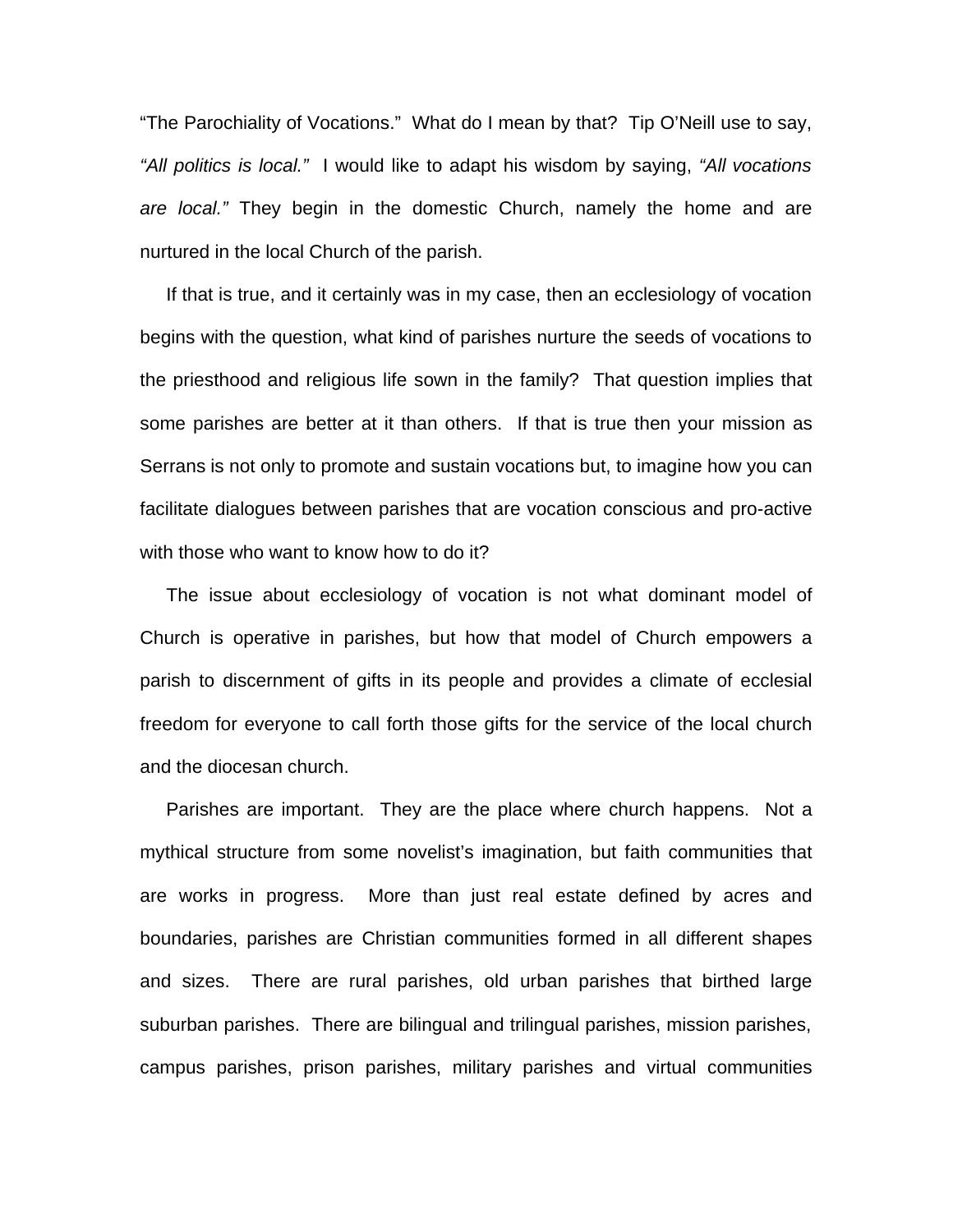created by the common desire to reach out and in the name of the gospel of Jesus Christ change hearts and make a difference.

 On the subject of parishes and vocations, think outside the box and begin to imagine that the future clergy and religious and lay ministers in your dioceses are in all those parishes. They are in the countryside. They are immigrants from other countries. They are in the cities. They are in the suburbs. They are on campuses. They are in the prisons. They are on military bases and yes, even on the battlefields today of Iraq and Afghanistan. How many of you are thinking "outside the box" about how to call soldiers to be "wounded healers" as priests, religious and laity when they return home?

 The "inside the box" ecclesiological question is how do you as Serrans seek and find them? The "outside the box" ecclesiological question might be framed, how do they seek and find you? When you get to that question, then you begin to imagine new and exciting ways for creating vocation ministries in parishes. I believe they must take the form of a small Christian community because size matters.

Plato recognized that community ceases where personal relationships become impossible.

 Just by stretching your imagination, a parish Serra Club is a small Christian community. A Knights of Columbus Council is a small Christian community. A Rosary/Prayer group is a small Christian community. A bible study group is a small Christian community. A liturgy committee is a small Christian community. A Life Teen Choir is a small Christian community. So I challenge you to take that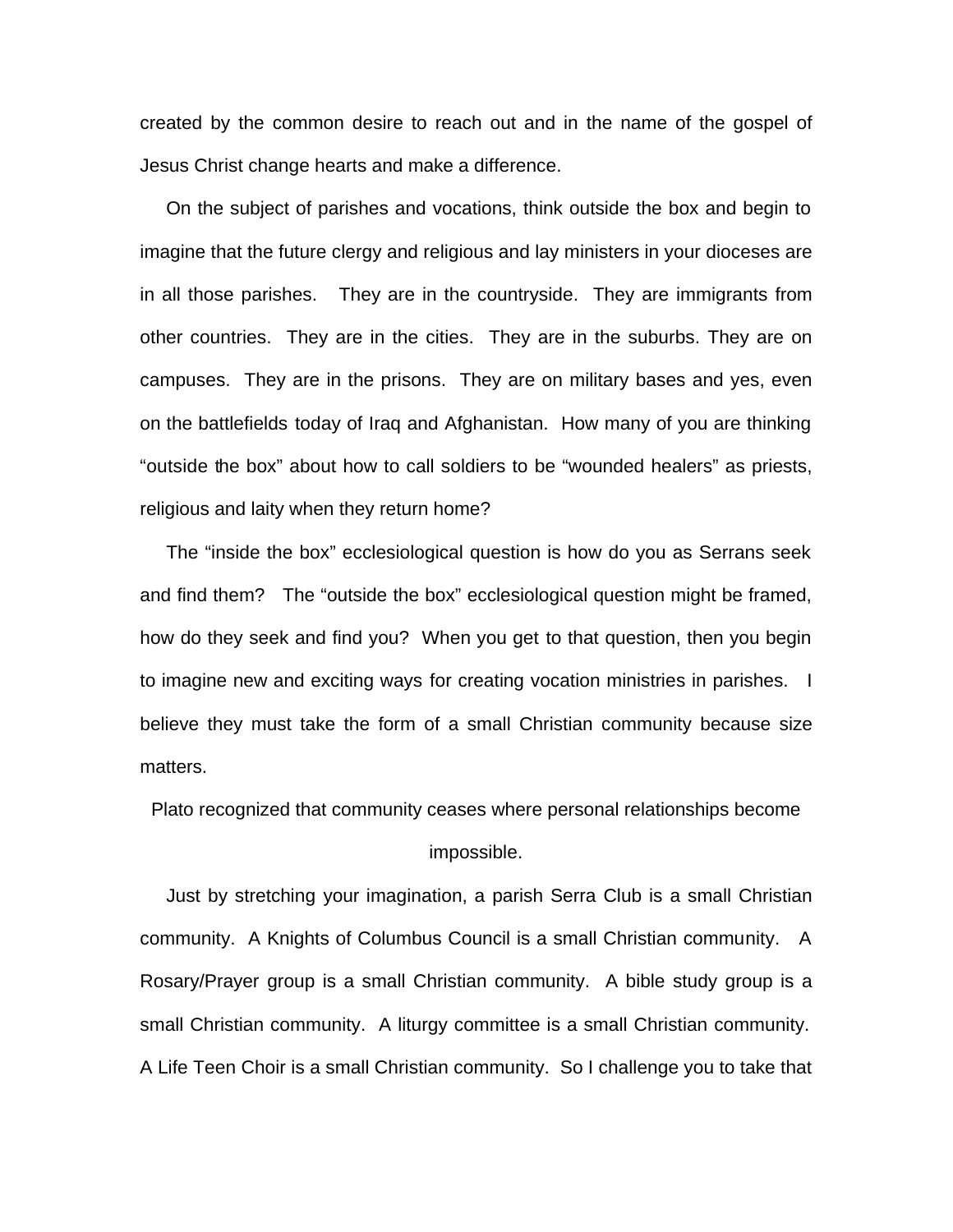model of Church and ask yourselves how you would take a small group of people in faith sharing, prayer and discernment for a vocation and form them into a small Christian community? As a small Christian community you Serrans are bonded together by the desire to promote and nurture church vocations. Take that to another level, think outside the head, and ask yourselves how can you help bond together those who need you to help them in the discerning process?

 When and if you get to that stage you are not only Serrans, but you are Serrans who evangelize. You awaken in others the kind of renewed and contagious faith that Jesus will use and may turn into a call of gospel service as a priest or religious, as a lay missionary, a campus minister, a catechist, a youth mentor, a spiritual director. By all means do not set limits on membership in a vocations ministry to only those who are discerning vocations to priesthood or religious life. That kind of "inside the box" thinking might shut doors on those who will hear a call to be a lay campus minister first and several years later hear a new call to priesthood or religious life. Put no conditions on those interested in being part of a small faith community in discernment for church vocations.

 Look to the role model of the divine Master, Jesus Christ. His small community-in formation-for-discipleship were not CEO's or men from a Think Tank. They consisted of several fishermen, a tax collector, a.k.a. a member of the IRS, a Zealot Party member, an educator, Philip whose name means a "lover of horses," two brothers, James and John whom Jesus named "sons of thunder", Thomas who would become a "doubter" and Judas a "betrayer." Their relationships with each other and the group dynamics between them were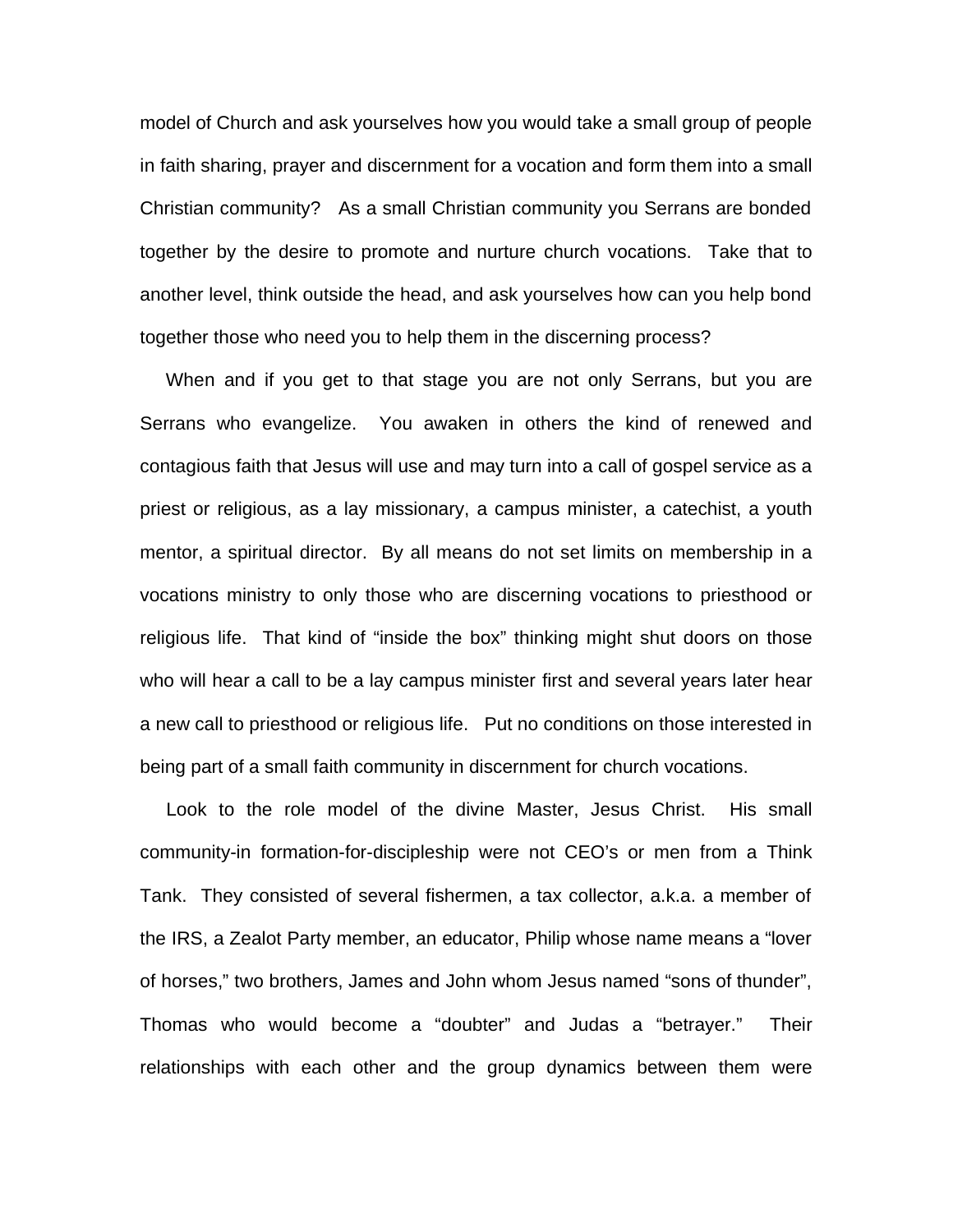messy. They were dysfunctional. Part of the painful process of their formation from individual entrepreneurs in their own trades to a group of disciples who would market Jesus as God's new way of doing things was learning how to be human together.

 The breakthroughs happened in the post-resurrection appearances. Huddled together on Easter morning as a frightened small community in a suffocating upper room they were freed by the risen Christ from the mess they created by their denials, abandonment, shame, and fear. Freed from all their inner emotional trauma with the new inner programs, *"Peace be with you" and "Be not Afraid,"* they learned how to live with their differences, transcend their idiosyncrasies, and began looking at the new mission of kingdom building with hearts readjusted by forgiveness, peace and hope. There is a great deal of wisdom in the Sufi saying, *"We do not see things as they are. We see things as we are."* After Easter the converted apostles saw things with the healing heart of the risen Christ in them. Then the call to discipleship became a call to form small faith communities. Even St. Paul, the first terrorist of Christians experienced a radical conversion and accepted a new call to apostleship.

 He engaged it not by writing a job description, but by preaching, witnessing and forming small Christian communities. In the words of the radio commentator Paul Harvey, you know the rest of the story.

 An ecclesiology of vocations should explore pieces of the "gospel preachingfaith witnessing-church forming" story and use the early church model of small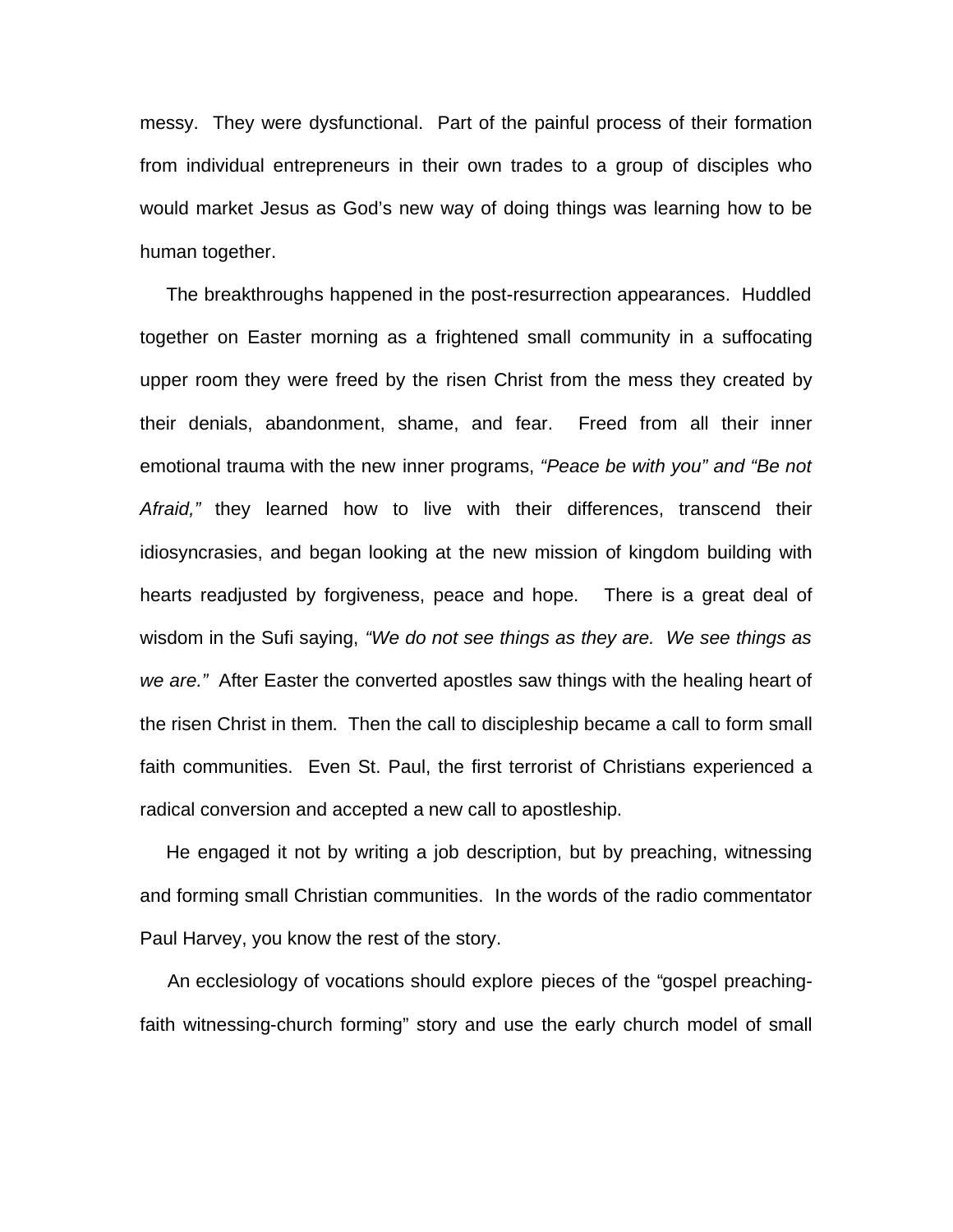faith communities as a way to invite and walk with pilgrims on a path from being an eclectic group of disciples to a unique and gifted group of church ministers.

## **3 A Spirituality of Vocation**

 A spirituality of vocation does not begin with someone asking the question, *"Are you Orthodox?"* That question politicizes the vocational call reducing it to human categories of naming oneself, either, liberal or conservative, centrist, left wing or right wing. There is a certain spiritual bankruptcy to this question because God is left out of it. It implies mental coercion over spiritual conversion, hardness of heart over a change of heart. It is a false question hidden behind a false piety. The objective is to gather information that may be used to sabotage vocations. This devious behavior frightens me. It obfuscates the mission of forming people into priests and religious by a hidden agenda focusing on cloning them. Uniformity is the antithesis of St. Paul's vision of ministerial gifts as the basis for church unity in I Corinthians 12:3-13.

 A true spirituality of vocation begins with asking someone discerning a vocation the same question Jesus asked Peter over a post-resurrection meal, *"Do you love me?"* This question is about Jesus Christ. In his 1992 Apostolic Exhortation, *"Pastores Dabo Vobis (I Will Give You Shepherds),* Pope John Paul II stated in paragraph 5:

*"The priest of tomorrow, no less than the priest of today, must resemble Christ."* Not some cult figure or human icon. So the question, *"Do you love me?"* is the true vocational question. It opens doors for anyone to share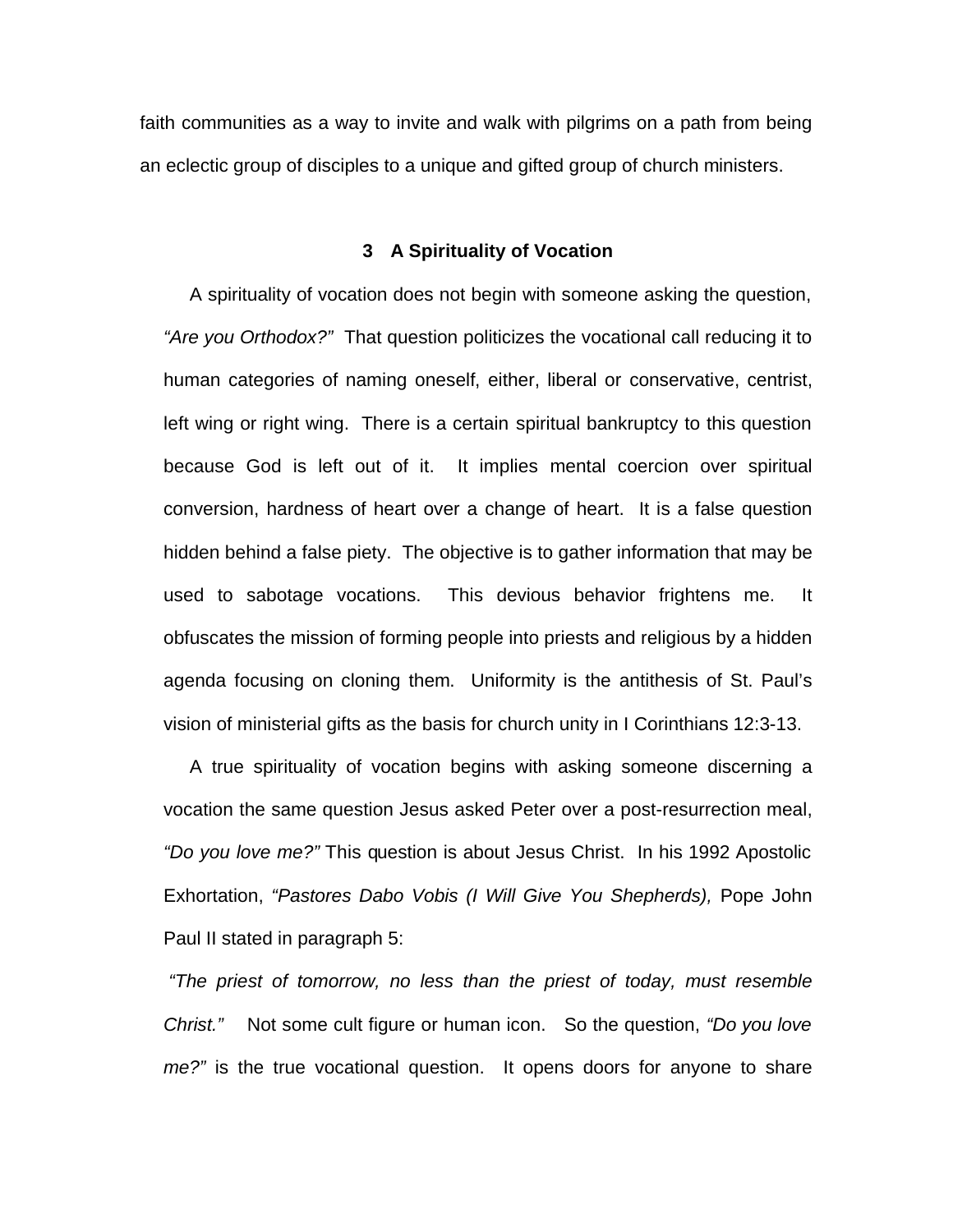stories of how their life has changed by the journey of awakening faith becoming searching faith becoming deepening faith in Jesus Christ. For anyone discerning any kind of church vocation, falling in love with Jesus Christ is the fundamental story that God will use to get out of them and lead to a call to serve others as priest, religious or lay minister. How they share their love affair with Jesus Christ will make all the difference in how they embrace their vocation in ways that it becomes infectious in others.

 A number of years ago I was Administrator in a suburban parish. I had an opportunity to collaborate with the pastoral staff in hiring a new youth minister. The interview team toiled over the questions they wanted to ask. This was the short list they presented to me:

- What would you consider your best idea for youth ministry?
- What kinds of success have you had with a youth Confirmation Program?
- How have you gone about getting youth more involved in liturgies?
- What do you consider your strongest asset in working with youth?

 My response to the team was: the most fundamental question was missing. It was tell us about your relationship with Jesus Christ? Open a window on your soul and let us see a little bit of your prayer life and your love affair with Jesus and how these pieces of your faith life helped you discern a call to youth ministry?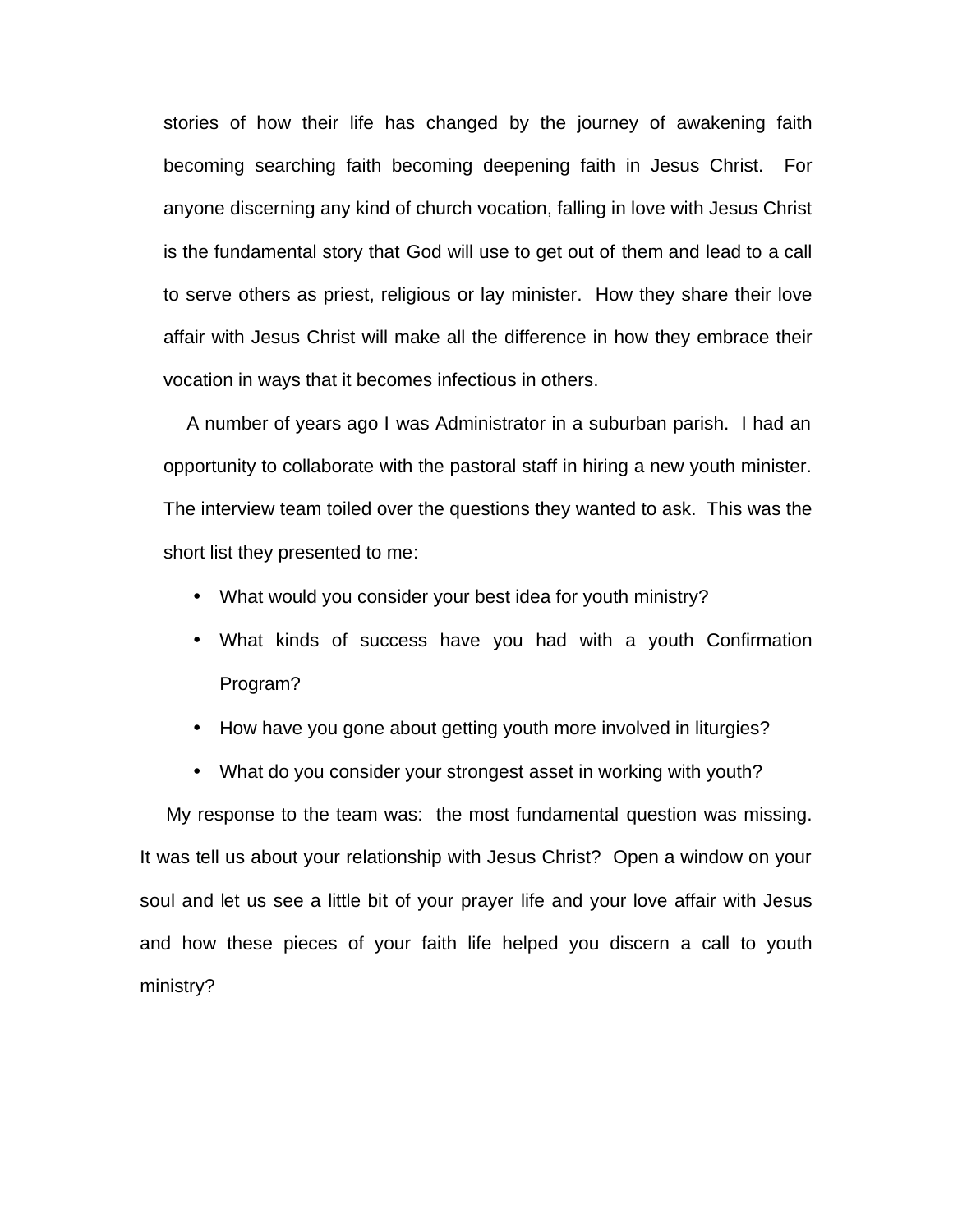Share with us some significant moments in deepening your faith life in Jesus Christ. By extension these are the first questions to be asked of anyone discerning a vocational call.

 I believe the interview team was looking for something **prescriptive**, namely what she would do to stem the hemorrhage of teens walking away from faith development after Confirmation. I was more concerned with a **descriptive** approach to youth ministry. I firmly believed that if we saw significant pieces of "how she has coped with life as an ongoing conversation with Jesus" she could inspire the youth of the parish to do the same. I was more concerned with her "spirituality" as a twenty-something woman of faith than I was with her ideas for "entertaining" youth.

 My definition of spirituality is "*what I do with life experiences that color how I cope with life."* There is a rhythm to the two components in this definition. When they work in sync with each other than the way I view life continually changes. Our Roman Catholic ascetical heritage defines this rhythm as contemplation and action. I believe the modern day mystics would call them attitude and behavior. What I do with my experience shapes and color's my values and vision.

 This holy way of being and living in the world, underscores the hallmark of Christian spirituality, namely the dying and rising of Jesus. That is fundamentally what I wanted to hear from the youth minister candidate, the paschal dimension of her faith journey. Her openness and vulnerability in sharing it would reveal the operative model of Christology at the center of her life. Her inner passages, her life transitions, her spiritual movements, her paschal dyings from one way of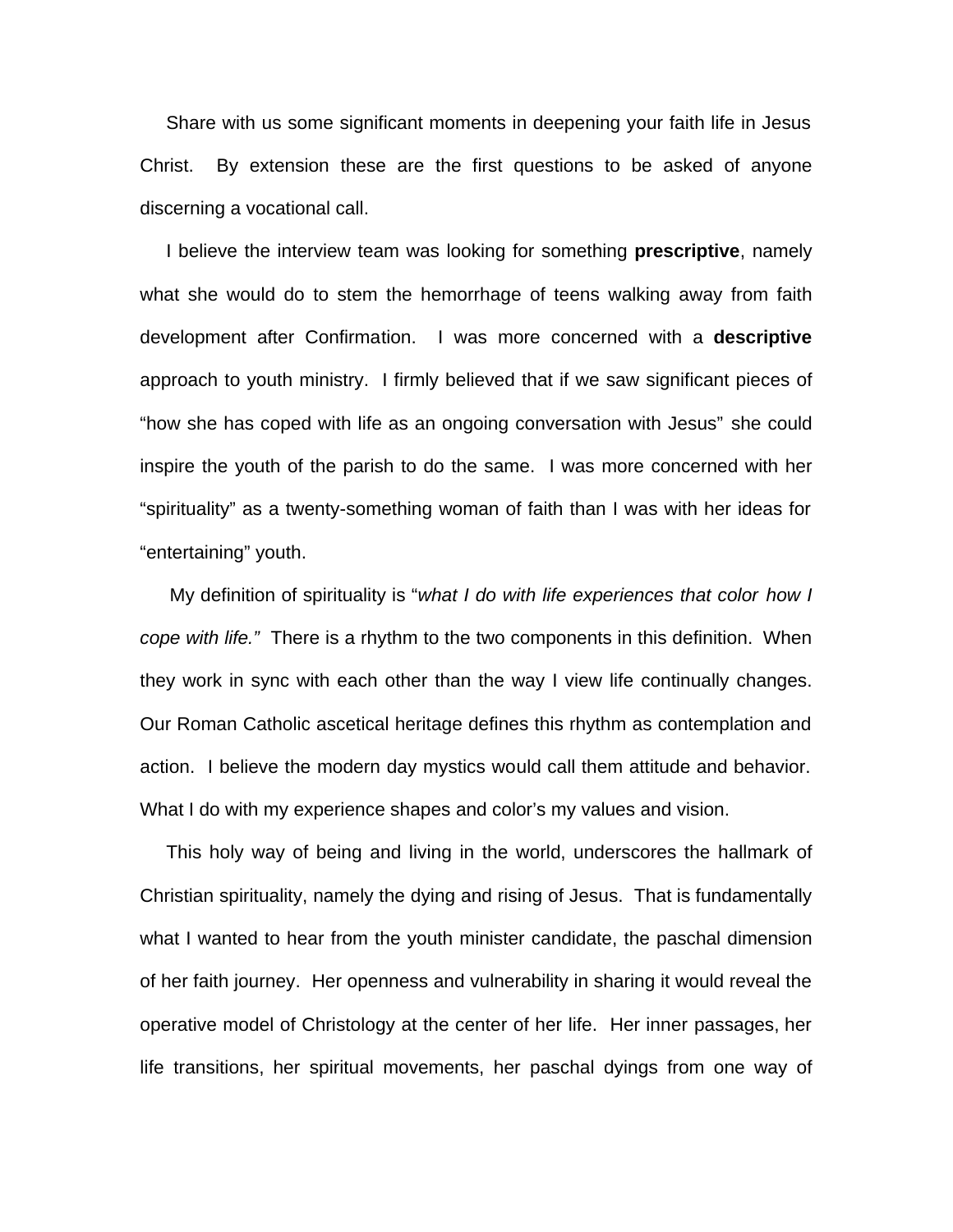being in the world and rising to another way would tell us how she has emptied herself and learned a piece of wisdom about dying and rising that would enrich the youth. She volunteered a piece of information pivotal to this process, namely she sees a spiritual director regularly. She got high marks from me on that disclosure. What she really shared was the value she places upon her relationship with God and how processing that with a mentor, impacts her relationship with youth.

 A spiritual director is a good listener of ones soul. A good spiritual director listens to the stirrings, the movements, and the action of God in whatever piece of human experience that is being shared so that the directee can attend to them too and reverence their own experience as the holy ground to meet God. My own spiritual director was crucial to the way I processed the tragedy of the clergy sex abuse scandal and what I did with that experience. I was stuck in the contemplation stage longer than I wanted to be. But, thanks to the way she listened and tended to my wounded soul, I finally got unstuck and moved to the stage of action. I learned to heal my heart of hurt and anger and give it to the victims. And I did that as a spiritual director to several of them.

 These dying and rising moments make a difference in the ongoing discernment of a vocational call. It awakened me to a new understanding about my own vocation, namely, I am now not only a priest, but a wounded healer. These kinds of ongoing redemptive stories are where any vocational call begins and is sustained.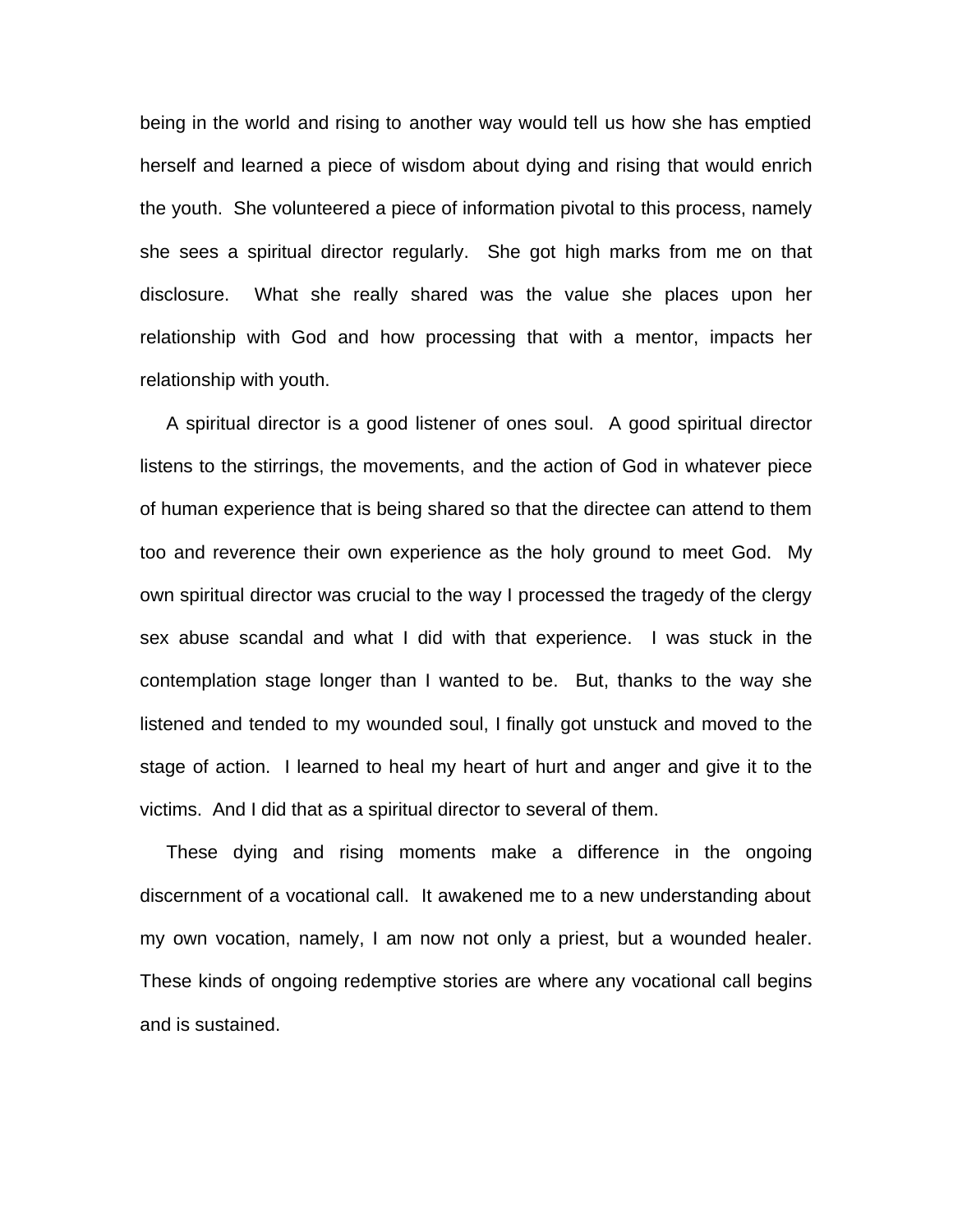This brings me to a challenge for you Serrans. The Knights of Columbus focus much of their activities on helping seminarians and novices in their academic formation.

I challenge you to work in tandem with the Knights by focusing your activities on providing the spiritual directors the laity need to discern a vocational call.

 Find a Catholic college or Ministry Institute in your area who trains people for the ministry of spiritual direction. With the blessings of your bishops and in collaboration with the Vocations Directors, form a group of clergy, religious and certified lay spiritual directors who can write guidelines and policies and interview the applicants of those who feel called to this ministry. Once their training is completed make them available to individuals first then to the small faith sharing groups.

 When I was director of the Diocesan Office of the Permanent Deaconate we began a new four-year formation program in 1997 with thirty candidates and spouses and only eight spiritual directors. When I left the office in 2001 we had eighteen. Thanks to the bishop who awarded a grant for the training of others through the Certificate Program in Spiritual Direction at Neumann College two years later we had ten more. The diocese now has a group of over 30 certified spiritual directors who assist in people's discernment of call to multiple ministries. These spiritual directors are an integral piece of ongoing faith development for ministry in our diocese.

## **4. Technology and Vocations**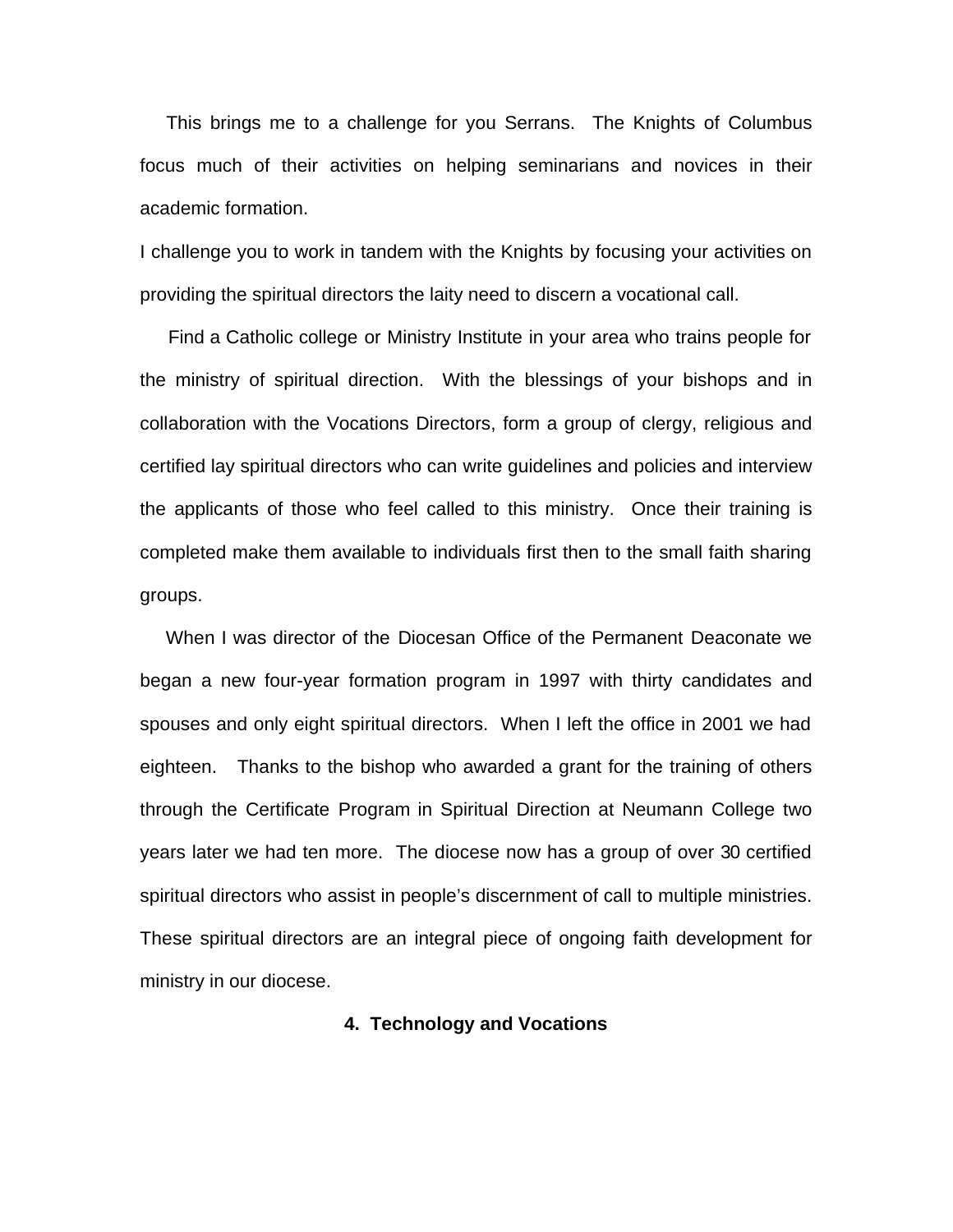I am a Baby Boomer. For me that means I was born and raised when television radically reconstituted American life and leisure. This new piece of technology changed the ecology of the home. The arrangement of the furniture was reoriented toward the television.

That changed the social structure of the family from interacting with each other to focusing on an object of entertainment.

 Add to the TV the advent of satellites, the telephone and supersonic travel. These have radically transformed our sense of time. As a commodity "time" has now become something that must be managed and not wasted. Add to that the invention of the cell phone, the IPod, the IPhone, the Blackberry, etc. All of these technological devices keep us so obsessed with "banking" our time that we replace being in the present moment for some unrealized future "time."

 Computer technology has created "multitasking." While we may have become better "jugglers" we may be missing a piece of wisdom that control of our lives is giving way to increased fragmentation. There is no doubt that Internet technologies have made remarkable advances in helping us to acquire, and manage and exchange information.

 I challenge you to take some time and just reflect on the technological shape of your daily life. It may begin with a digital alarm clock. As you move to the bathroom add an electric razor, an electric toothbrush, an electric hair blower. Move to the kitchen for your Mr. Coffeemaker, a microwave, a computer for morning emails, a TV for news, weather and traffic reports, and perhaps a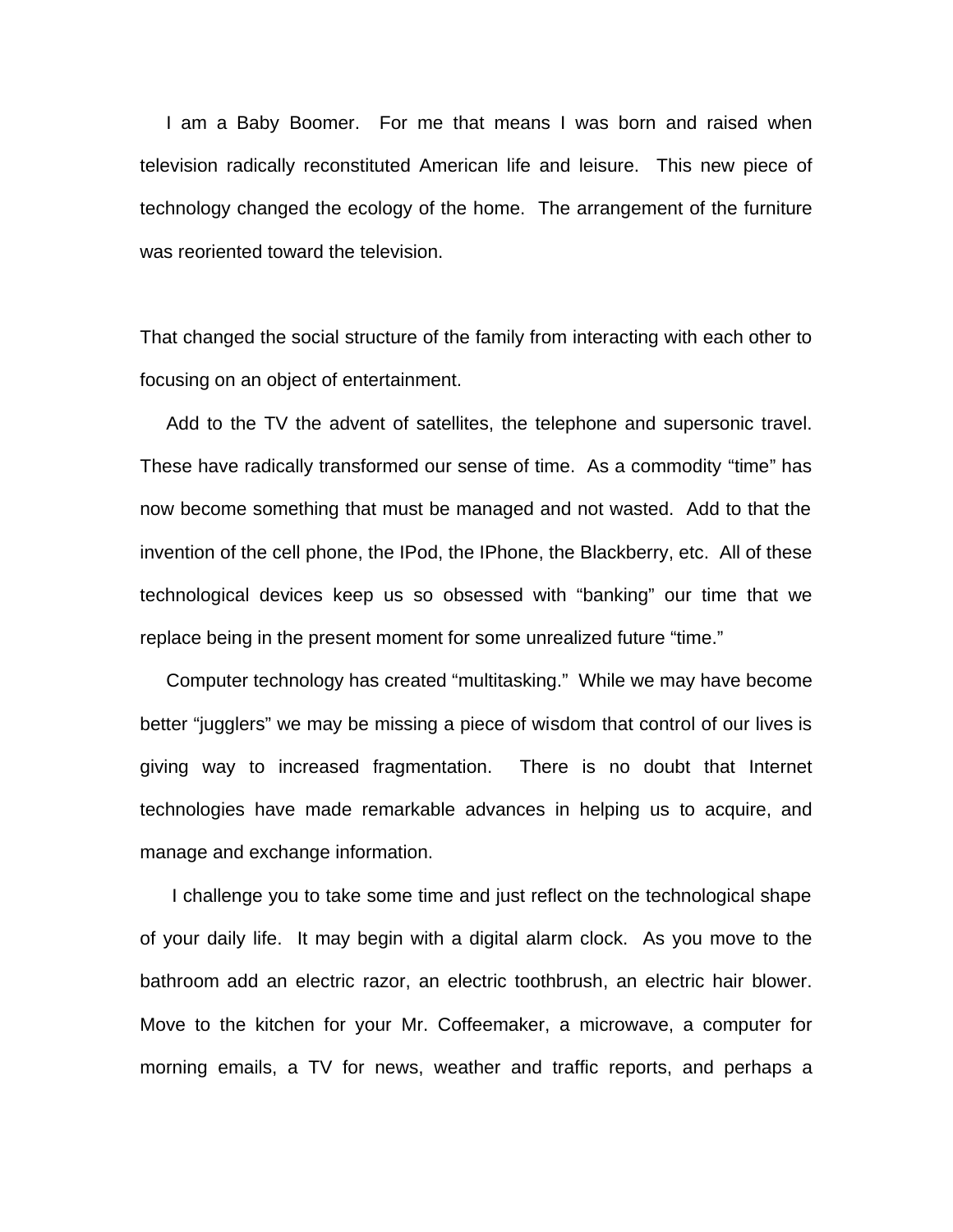garage door opener when you leave the house. You finish this list and its only 7 AM. What about the rest of the day?

 The connection between technology and vocations is for you to think outside the box and realize that future priests, religious and lay ministers are members of the .com generation. They are technological geniuses. In fact a new word refers to some of them as "geeks."

 Those of you baby boomers who remember the TV show "Mission Impossible" will also remember the regular line, "*your mission Mr. Phelps if you should decide to accept is….."* For the purposes of this gathering I would like to adapt that line by saying, *"your challenge, Mr. and Mrs. Serra, if you should decide to accept is to enable the .comers to link their technological gifts with the gift of a vocational call."*

 The present and future generations of ordained and non-ordained ministers are familiar with "You Tube," "My Face," "Google," "Yahoo," and other popular websites. They frequent "Chat rooms," and probably many of them are "Bloggers." To enter this world you have to ask "outside the box questions" like, why not tap into their technological imaginations and get them to create links to parish websites about religious vocations? Why not get them to create "spirituality zones" where they can chat with one another about a personal experience that became redemptive? Why not encourage them to set up "faith blogs" where they can share enriching moments of their ongoing spiritual journey? What is a blog other than a diary of ones life? Why not excite the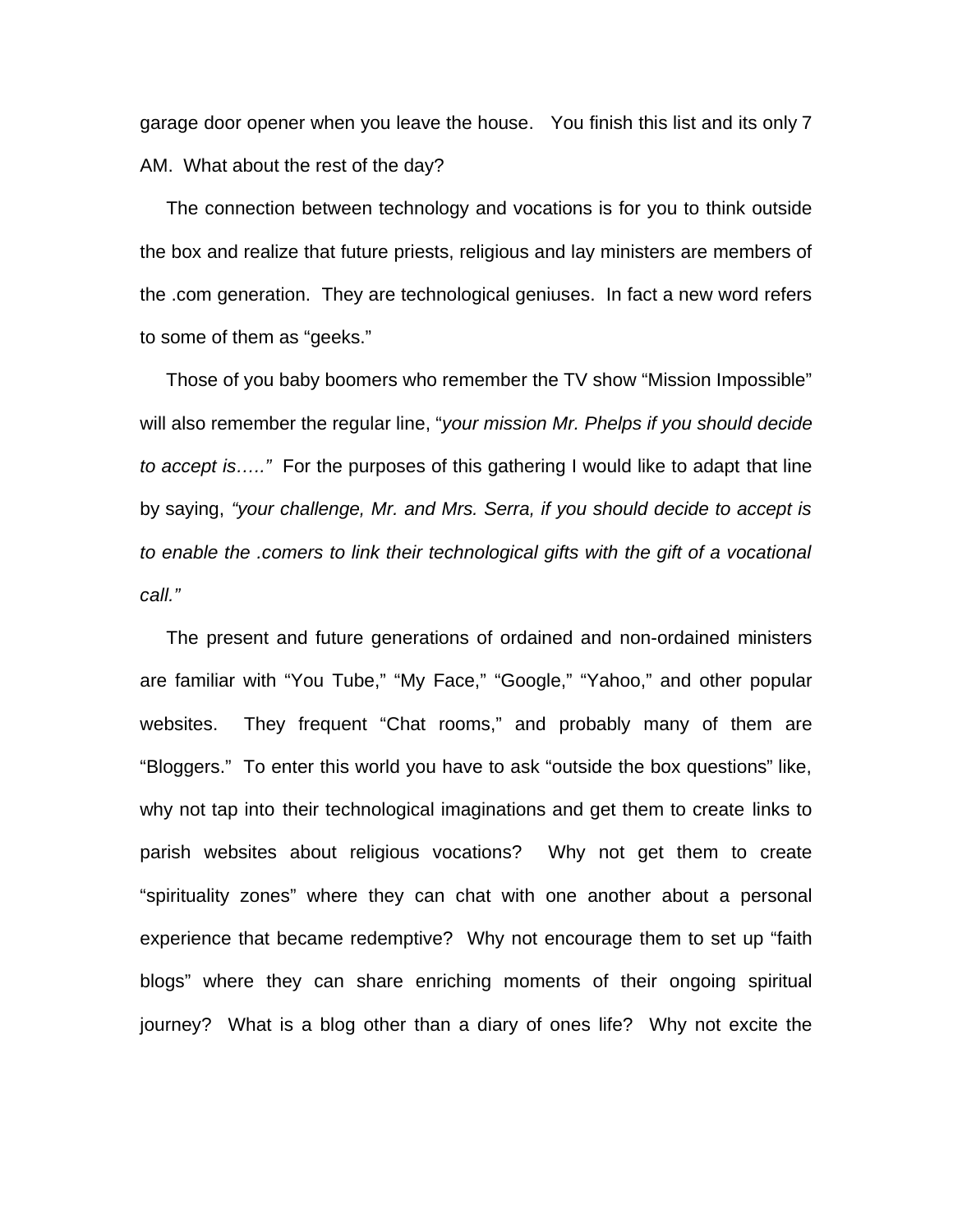.comers to do a parish blog equivalent to Blessed John XXIII's book, "Journal of a Soul?"

 If the medium is the message then why not use these technologies to market and raise awareness about vocations? In the time of Jesus the medium was the spoken word. And the oral tradition about spreading the gospel was born. Since the invention of the printing press in 1440 by the German inventor Johannes Gutenberg (an outside the box thinker) the written tradition was born. And the use of the moveable word through books and manuscripts opened new doors for human learning and communication.

 With the computer, the technology tradition was born and the use of wireless communication and instant information is still exploding.

 This means the days of using highway billboards and parish bulletins to market priestly and religious vocations is over. Those who may disagree, and many will, need a radical conversion of imagination. What we suffer from today is leadership with a Vatican II vision, but with a Vatican I imagination.

 Diocesan and parish web sites are now the places where the .comers and Millenials will make connections between spirituality and the technological rhythm of their daily lives. If you don't believe me then ask them. After you do be ready to ask them to use their computer skills in helping you promote and sustain vocations through the medium of modern technology. Then stand back and be ready to be surprised by God how a vocation link on a parish website, a chat room among parishioners about vocational discernment and a blog about the sharing of a heart searching to serve God and the People of God will reframe the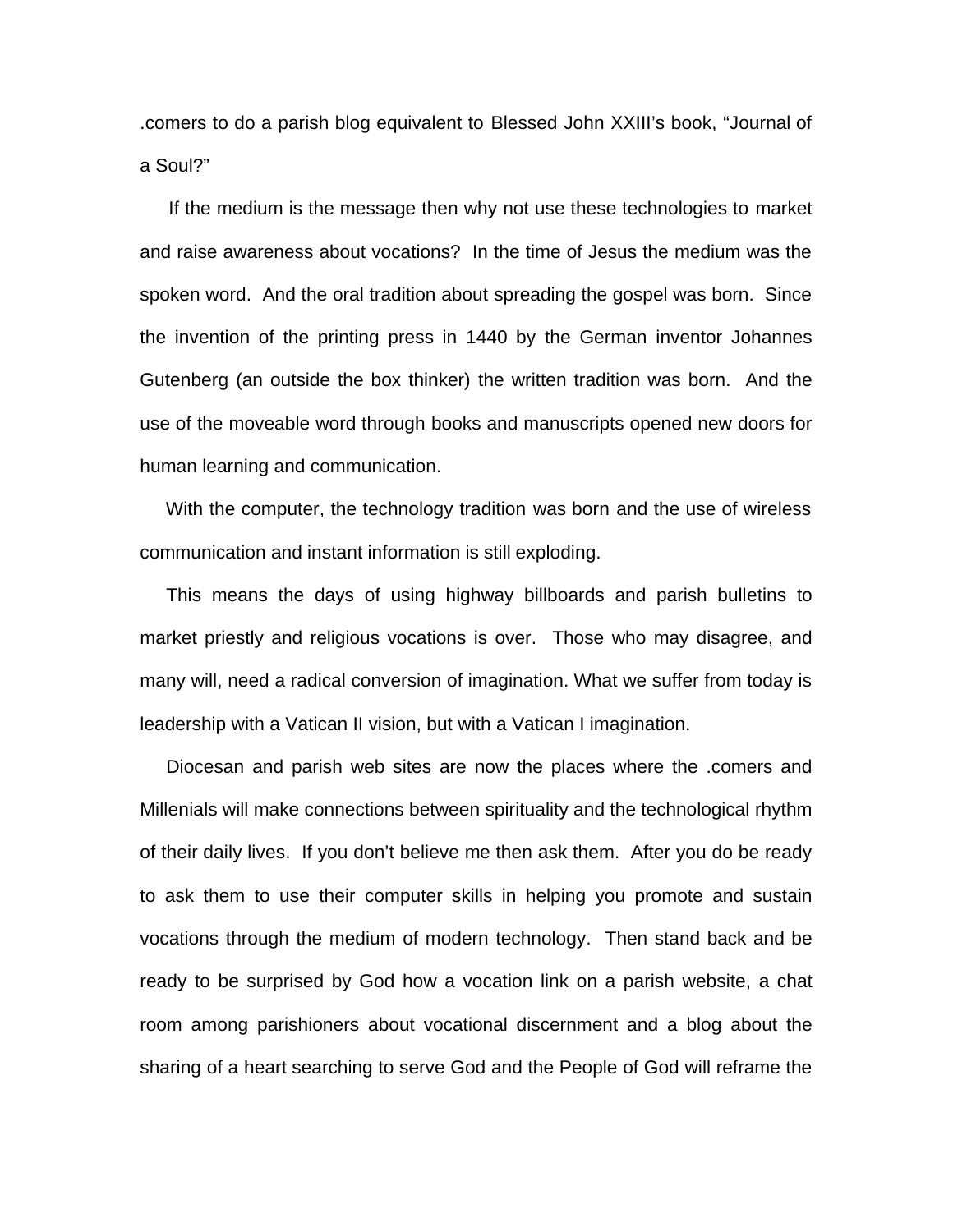vocational call from the individual to a network of people. Who knows, this may be the first step in turning a crisis of vocations into a new adventure of vocations. I believe this is what Pope John Paul II envisioned in paragraph 18 of *"Pastores Dabo Vobis:" "Today in particular, the pressing pastoral tasks of the new evangelization calls for the involvement of the entire People of God and requires a new fervor, new methods, and a new expression for the announcing and witnessing of the Gospel."* In other words, if I may take editorial license with His Holiness, *"think outside the box."* There is a wisdom saying: *"What we focus on determines what we miss."*

 Here is an example of what I mean by connecting that piece of wisdom to the issue of technology and vocations. In our diocese the Serra Club sponsors a yearly contest in the parochial schools about vocations. Students write essays about vocational questions then submit them. A review team evaluates them and the best essay writers are given awards. Now think outside the box about adapting that activity for the computer-literate generation. School students, who are technology friendly, could write the essays as a Word document then email them to family and friends. They in turn can send them to other family and friends. So the circle of vocational awareness is widening.

 Pastors with Vatican II imaginations could have webmasters post the essays on a parish website link so many parishioners could read them.

 Let's take this imagination-stretching a step further. Think outside the box about challenging youth ministry groups to design a 45-second commercial on vocations to priesthood and religious life that would air during a Super Bowl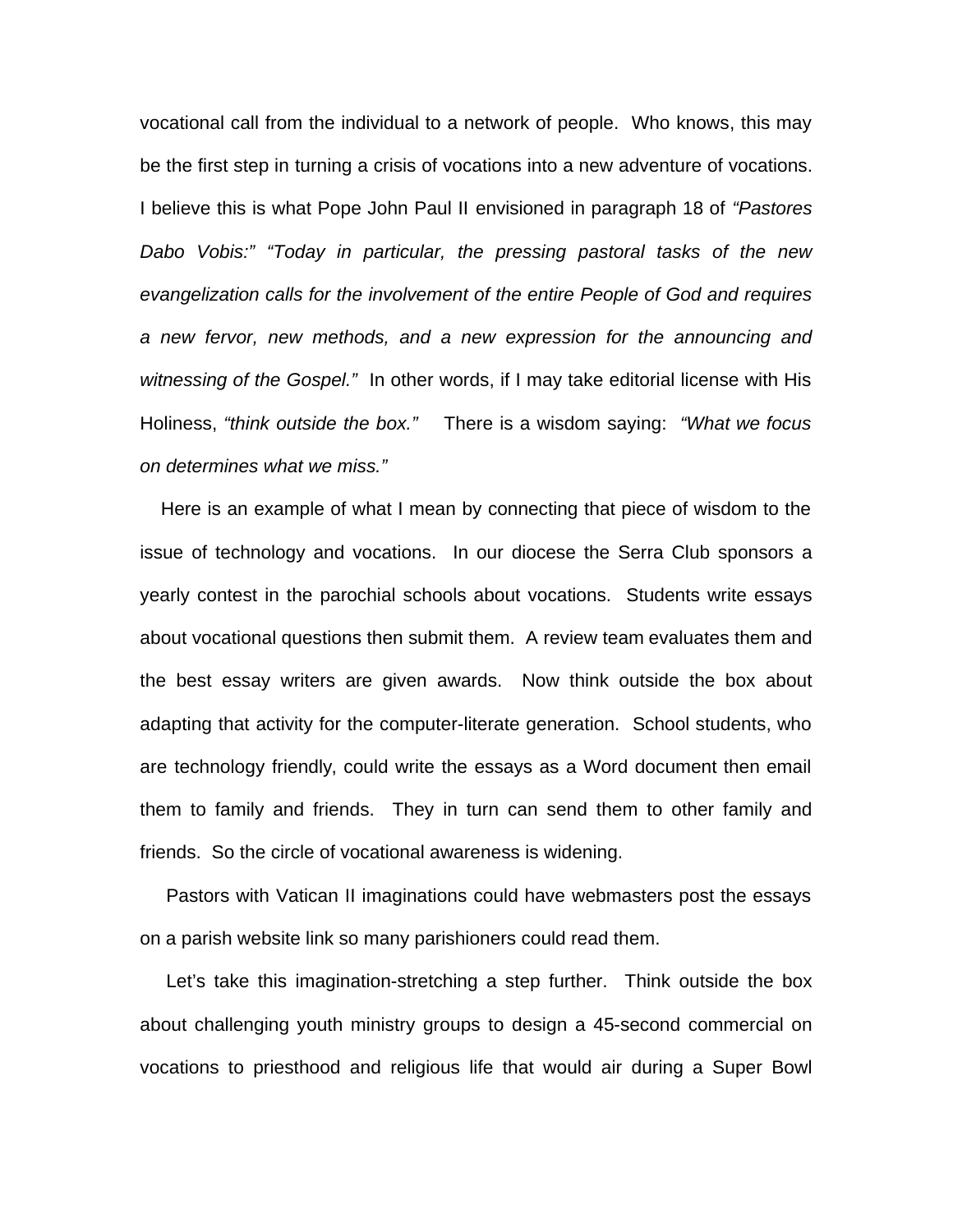game. How would you as Serrans inspire them to combine their technologically refined imaginations and their Catholic faith experience with priests and religious to market church vocations to every living room in America on Super Bowl

Sunday?

Thinking outside the box this way might be an invitation from God to think

about vocations through the imagination of people with future vocations. I dare

you to trust in that perspective. God can teach us wonderful new things with a

converted imagination.

That is the point of this closing story.

*Once upon a time a wise Master, meditating in his hermitage opened his eyes to discover an unexpected visitor standing before him – the Abbot of a well-known monastery.*

*"What is it you seek?" asked the Master. The Abbot recounted a tale of woe. At one time his monastery had been famous throughout the western world.* 

*Its cells were filled with young aspirants and its church resounded to the chant of its monks. But hard times had befallen the monastery. People no longer flocked there to nourish their spirits, the stream of young aspirants had dried up the monastery church was silent. There were only a handful of monks left and these went about their duties with heavy hearts and sad faces.*

*Now this is what the Abbot wanted to know, "Is it because of some sin of ours that the monastery has been reduced to this state?"*

 *"Yes," said the Master, "a sin of ignorance."*

 *"And what sin might that be?"*

*"One of your monks is the Messiah in disguise and you are ignorant of this."*

*Having said this, the Master closed his eyes and returned to his meditation.*

*Throughout the arduous journey back to his monastery the Abbot's heart beat fast as the thought that the Messiah – the Messiah himself – had returned to earth and was right there in the monastery. How was it he had failed to recognize him? And who could it be? Brother Cook? Brother Sacristan? Brother Treasurer? Brother Prior? No, not any of them; they all had too many defects. But, then, the Master had said he was in disguise. Could those defects*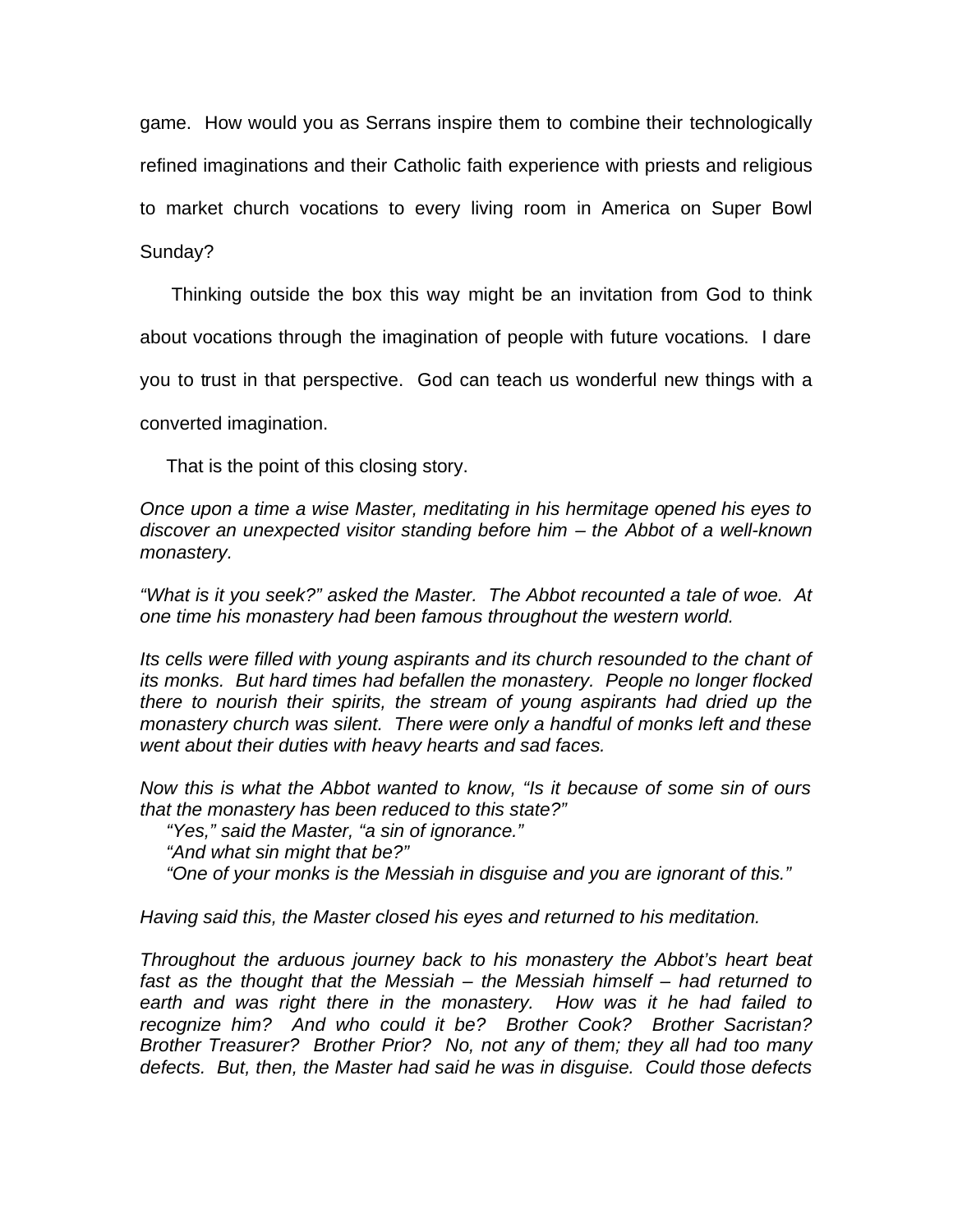*be one of his disguises? Come to think of it, everyone in the monastery had defects. And one of them had to be the Messiah.*

*Back in the monastery he assembled the monks and told them what he had discovered. They looked at one another in disbelief. The Messiah? Here? Incredible? But he was supposed to be in disguise. So, maybe, just maybe. What if it were so-and-so? Or the other one over there? Or………?* 

*One thing was certain. If the Messiah was there in disguise, it was not likely that they would recognize him. So they took to treating everyone with renewed respect. "You never know," they said to themselves when they dealt with one another, "maybe this is the one."*

*The result of this change in behavior was that the atmosphere in the monastery became vibrant with joy. Soon dozens of aspirants were seeking admission to the Order. And once again the monastery Church echoed with the holy and joyful chant of monks aglow with the spirit of love.*

Adopt that story for your mission and revisit it at your Serra meetings. Let it

transform your hearts and minds so that the power of divine joy, hope and love

hidden in the story can be released in you.

By freeing your imagination to think outside the box may you learn new ways

to spread those graces and make them contagious in those God calls to think

outside the box about lives of service as priests, religious and laity.

 If your faith makes you ready to accept this new mission then…may God continue to use your imagination to think outside the box when it come to writing new and exciting chapters in the ongoing story of promoting and sustaining church vocations.

Thank you.

*Rev. Paul G. Mast is a priest of the Diocese of Wilmington, DE. Ordained in 1972 he has graduate degrees from Fordham University, The Catholic University of America, a Doctor of Ministry degree from the Mundelein Seminary and a Certificate in Spiritual Direction from Neumann College in Aston, PA. Currently,*